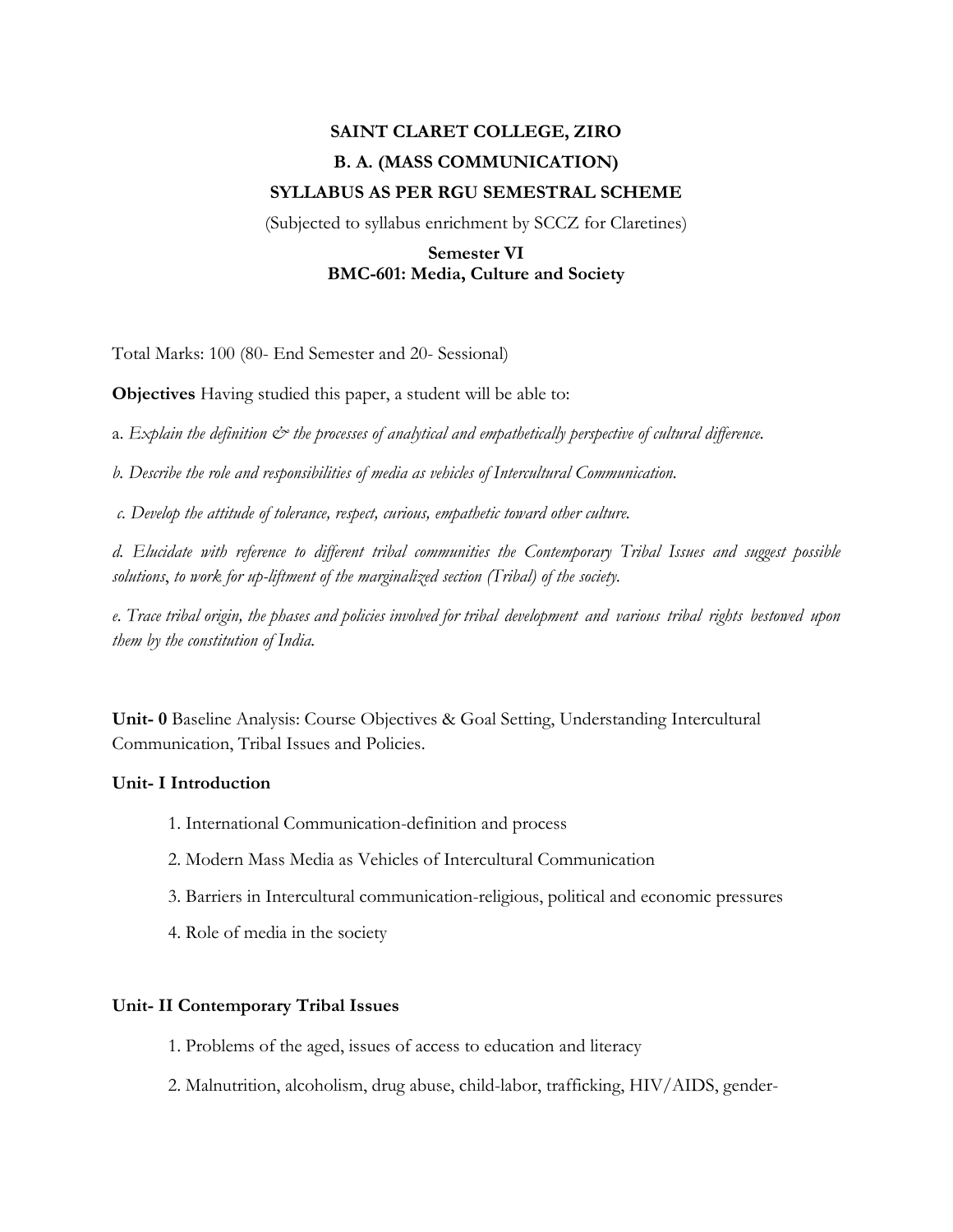Inequality, safe-drinking water, re-productive health.

3. Economic problems-Poverty, Indebtedness, Land alienation, unemployment, migration displacement and globalization, rehabilitation, influence of urbanization and industrialization.

4. Issues of Identity-Social movements and types-Recent trends.

# **Unit-III History of Tribal Policy and Approach to Tribal Development**

- 1. Concept of Tribal development
- 2. Tribal Policy during
	- i) Pre-British Period
	- ii) British Period; and
	- iii) Post-Independence Period

## **Unit-IV** Approaches to Tribal Development

- 1. Approaches to tribal development in India
- 2. Tribal Rights: Land, Forest and Water, Intellectual Property Rights, Cultural rights

**Unit-100** Advanced Skills: Journal/magazine article discussion assignment; seminar

Presentation, E-resources, Debates, News updates.

## **Recommended Readings:**

Hasan, S. (2010). *Mass Communication: Principles and Concepts*, Delhi: CBS Publications.

Kumar, J. K. (1981). *Mass Communication in India*. Mumbai: Jaico Publishing House.

Chandler, D. & Munday, R. (2011). *Oxford: Dictionary of Media and Communication*, London: Oxford University Press.

Pandey, D. & Tripathi, B. (2006). *History of Arunachal Pradesh, 2nd Edition*. Pasighat: Bani Mandir Publication.

Pathak, G. & Gogoi, R. (2008). *Cultural Fiesta in the a "Island of Peace" Arunachal Pradesh*. New Delhi: Mittal Publication.